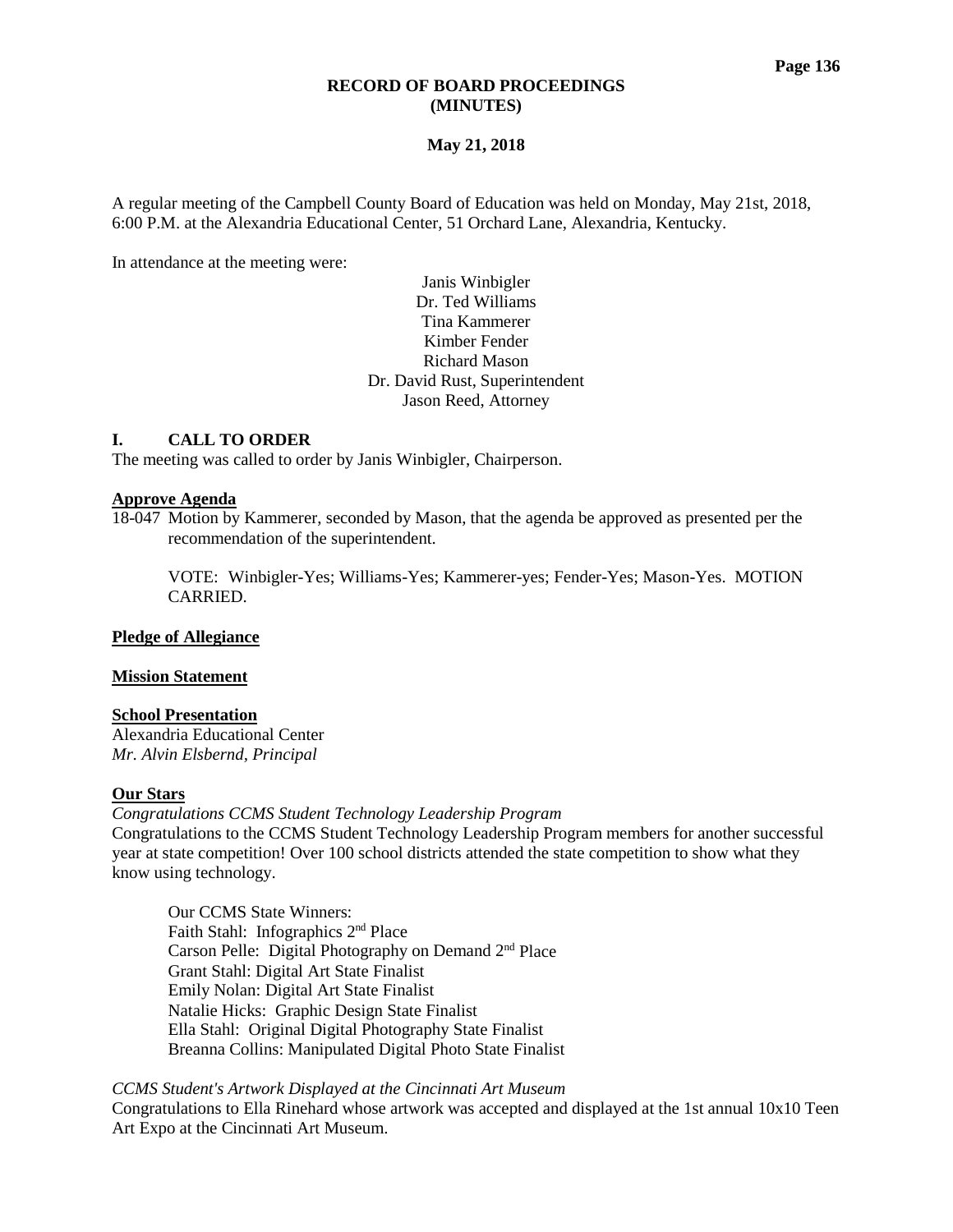# *[KY Governor School for the Arts Results](http://www.campbellcountyschools.org/News/54892)*

Congratulations to the following CCHS students who have been selected for the KY Governor School for the Arts:

Jessica Kuebbing - Architecture and Design Trey Finkenstead - Creative Writing Nicholas Yungbluth - Vocal Music Joshua Wagner - Alternate for Vocal Music

#### *[Congratulations 2018 Kentucky Governor's Scholars](http://www.campbellcountyschools.org/News/54896)*

Please congratulate the following students who have been selected as 2018 Kentucky Governor's Scholars:

Devan Carrigan Elena McCleary Grace Meiser Nathan Asbury Luke Williams Nicholas Yungbluth

#### *[CCHS Student Nicholas Yungbluth Earns 36 on ACT](http://www.campbellcountyschools.org/News/54899)*

Congratulations to Nicholas Yungbluth who has earned the highest possible ACT composite score of 36 on the ACT Test.

On average, only around one-tenth of 1% of all test takers earn the top score. Among US high school graduates in the class of 2017, just 2,760 out of more than 2 million students who took the ACT earned a composite score of 36.

#### *[Congratulations SKILLS USA Students](http://www.campbellcountyschools.org/News/54897)*

The following students represented Campbell County and the Campbell County ATC at the State Skills USA competition:

Masonry I – Tyler Thompson 2<sup>nd</sup> Place Teamworks – Dylan Eason and Devon Poe –  $2<sup>nd</sup>$  Place Info Tech Services – Cole Arthur –  $2<sup>nd</sup>$  Place

The following students finished in 1<sup>st</sup> place and will move on to the National Competition: Electrical Construction Wiring – Ryan Hernandez –  $1<sup>st</sup>$  Place Web Design – Jacob Koeninger and Carson Taylor –  $1<sup>st</sup>$  Place Internetworking – Zander Bates –  $1<sup>st</sup>$  Place Automotive Refinishing – Hunter Plewke –  $1<sup>st</sup>$  Place

# *[2nd Place All-State Art Awards Winner](http://www.campbellcountyschools.org/News/54889)*

Congratulations to Jessica Kuebbing for winning  $2<sup>nd</sup>$  place in the All-State Art Awards for her fashion design piece. Jessie's ball gown was made completely of paper and is fully wearable.

## *[Congratulations FBLA State Leadership Students](http://www.campbellcountyschools.org/News/54904)*

Congratulations to the following FBLA members who placed at the state leadership conference in Louisville:

Derek Ramsey, Nick Bellm, Nolan Neiser, and Brady Venneman made finals in Parliamentary Procedures;

Mason Thacker placed 2nd in Future Business Leader;

Blake Weimer placed 2nd in Business Communications;

Blake Clark, Jake Frisch, and Aaron Smith placed 2nd in Mobile Application Development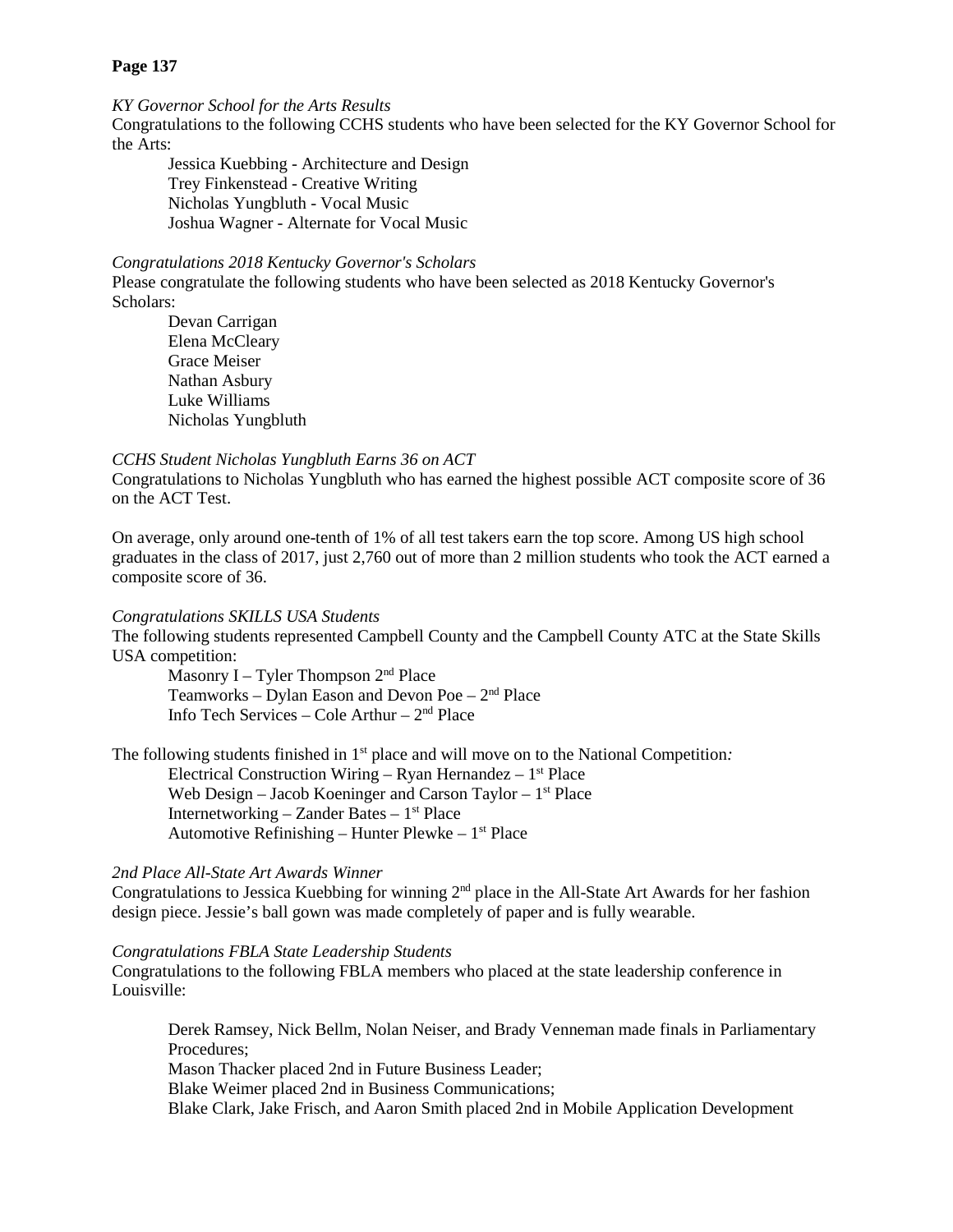# *[CCHS Student Chosen for FBI Academy Youth Leadership Program](http://www.campbellcountyschools.org/News/54906)*

Congratulations to CCHS student Ava Owen on being accepted into the FBI Academy Youth Leadership Program.

The FBI National Academy Associates, Inc. (FBINAA) hosts a week-long training event for high school students at the FBI Academy every summer called the Youth Leadership Program (YLP). Applicants are chosen by each state's chapter based on an application, an essay on "What is Leadership", grades and extracurricular activities, as well as an interview. One representative was chosen from Kentucky. Ava will be spending nine days at the FBI Academy in Quantico, Virginia with other representatives from across the United States and abroad. While at the Academy, she will study leadership, ethics, character, goal setting, and many other aspects of criminal justice. She will also do daily physical training and have the opportunity to run the "Yellow Brick Road", which is a 4.25 mile FBI obstacle course. She will also have the opportunity to visit Washington D.C, the Holocaust Museum, the Law Enforcement Memorial and Arlington Cemetery.

## *[Campbell County High School Students Selected for Prestigious Academies](http://www.campbellcountyschools.org/News/54913)*

Three Campbell County High School students have been selected to two of Kentucky's most prestigious academies to complete the final two years of their high school studies. Lydia Deaton and Anya Deaton have been selected to attend the Craft Academy for Excellence in Science and Mathematics at Morehead State University, and J.T. Reagor, as been selected to attend the Gatton Academy of Mathematics and Science at Western Kentucky University.

## *[CCHS Scholarship Recipient](http://www.campbellcountyschools.org/News/54917)*

Congratulations to Joel Sebastian who has been selected as a winner of the National Merit Schneider Electric North America Foundation Scholarship.

Scholars were selected from students who advanced to the finalist level in the National Merit Scholarship competition and met criteria of their scholarship sponsors. Corporate sponsors provide National Merit Scholarships for finalists who are children of their employees, who are residents of communities the company serves, or who plan to pursue college majors or careers the sponsor wishes to encourage. Most of these awards are renewable for up to four years of college undergraduate study and provide annual stipends that range from \$500 to \$10,000 per year. Some provide a single payment between \$2,500 and \$5,000. Recipients can use their awards at any regionally accredited U.S. college or university of their choice.

## *[Congratulations to Ms. Connie Pohlgeers and Dr. Shelli Wilson](http://www.campbellcountyschools.org/News/54914)*

Congratulations to Ms. Connie Pohlgeers and Dr. Shelli Wilson on receiving the "Spirit of the Region Award" at the Northern Kentucky Excellence in Education Awards dinner. They were recognized for their work in social/emotional education across Northern Kentucky.

## *[Congratulations 2018 Northern KY Excellence in Education Award Recipients](http://www.campbellcountyschools.org/News/54915)*

Congratulations to the following for being named Golden Apple Winners at the 2018 Northern Kentucky Excellence in Education Awards: Ryan Goss, Campbell County High School; Corrie Posinski, Campbell Ridge Elementary and Leslie Hagen, Cline Elementary. A special congratulations to Mr. Ryan Goss for receiving the A.D. Albright Teacher Leadership Award as the top Golden Apple Winner for the region!

Congratulations to Ms. Sarah Harmon, Family Resource Center Coordinator at Campbell Ridge Elementary, for receiving the Student Services Award at the 2018 Northern Kentucky Excellence in Education. Sarah was recognized for her work with students and families.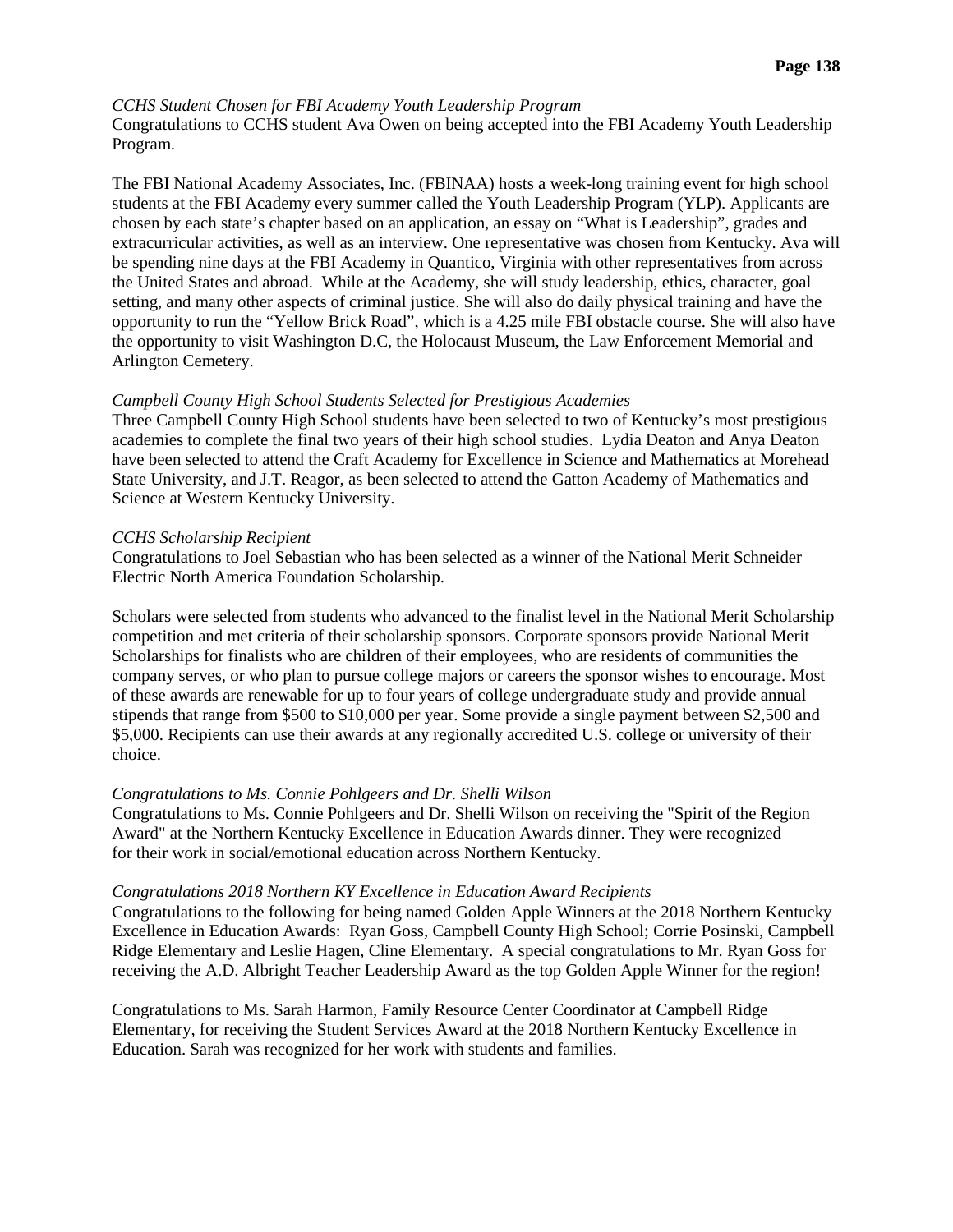*[CCMS Students Selected in Duke University Talent Identification Program](http://www.campbellcountyschools.org/News/54924)*

Congratulations to the CCMS 7th grade students who were selected and participated in the 2017-2018 7th grade Duke University Talent Identification Program. Students who scored at or above the 95th percentile on their 6th grade KPREP scores were invited to participate:

Sarai Aboagye Jordan Brooks Ryann Crowley Jeanell Frimpong-Mansoh Eli Hogle Isabella McIntosh Brandon Robinson

As part of the program, these students took the ACT this year as 7th graders. Based on the scores they received, three of these students (Ryann Crowley, Jeanelle Frimpong-Mansoh, Isabella McIntosh) have been invited to attend the state recognition ceremony at Western Kentucky University.

# **Recess**

As provided in the agenda (as approved), the Board briefly recessed.

# **II. COMMUNICATIONS Audience Comments**

**Superintendent Comments**

**Board Member Comments**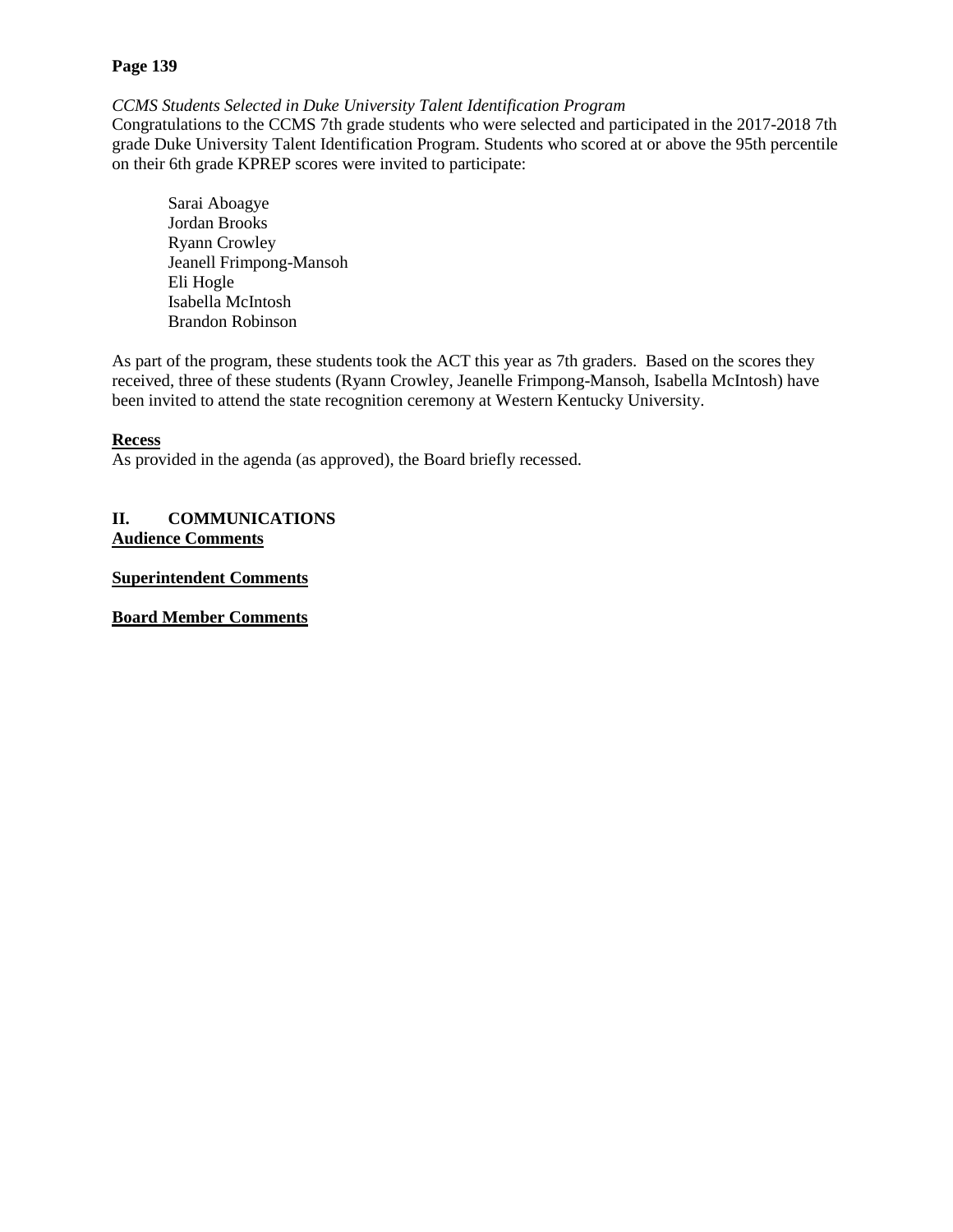## **Personnel Actions**

| <b>NAME</b>          | <b>POSITION</b>            | <b>ACTION / REASON</b> | <b>EFFECTIVE</b> | <b>LOCATION</b> |  |  |
|----------------------|----------------------------|------------------------|------------------|-----------------|--|--|
| Allender, MaryEllen  | <b>Athletic Secretary</b>  | Retired                | 6/30/2018        | <b>CCHS</b>     |  |  |
| Baker, Rhonda L      | Teacher                    | Resigned               | 6/30/2018        | <b>CCMS</b>     |  |  |
| Bockerstette, Julie  | Secretary                  | Retired                | 6/30/2018        | <b>CCMS</b>     |  |  |
| Donnermeyer, Cynthia | Food Service Mgr           | Retired                | 6/30/2018        | Cline           |  |  |
| Fielders, Cecil      | <b>Bus Driver</b>          | Retired                | 6/30/2018        | Transportation  |  |  |
| Gorman, Julia        | <b>Guidance Counselor</b>  | Resigned               | 6/30/2018        | Campbell Ridge  |  |  |
| Gosney, Dena         | Teacher                    | Retired                | 6/30/2018        | Cline           |  |  |
| Kissee, Kimberly     | Teacher                    | Resigned               | 6/30/2018        | Crossroads      |  |  |
| Martin, Carolyn      | Custodian                  | Hired                  | 4/23/2018        | <b>CCHS</b>     |  |  |
| McCall, Morgan       | RTI Psychologist           | Hired                  | 7/1/2018         | CCHS/CCMS       |  |  |
| McCarthy, Jeff       | Asst. Football Coach       | Hired                  | 4/11/2018        | <b>CCHS</b>     |  |  |
| Minor, Jill          | <b>Guidance Counselor</b>  | Resigned               | 6/30/2018        | Ridge/Reiley    |  |  |
| Mosley, Timothy      | <b>Assistant Principal</b> | Hired                  | 5/2/2018         | <b>CCHS</b>     |  |  |
| Pohlman, Amanda      | Paraeducator               | Resigned               | 6/30/2018        | Crossroads      |  |  |
| Rabe, Virginia       | Preschool Teacher          | Retired                | 6/30/2018        | Grant's Lick    |  |  |
| Rust, Sarah          | Custodian                  | Resigned               | 4/9/2018         | <b>CCHS</b>     |  |  |
| Smeshek, Angela      | Custodian                  | Resigned               | 5/4/2018         | <b>CCHS</b>     |  |  |
| Stam, Kylie          | <b>Guidance Counselor</b>  | Hired                  | 5/1/2018         | Campbell Ridge  |  |  |
| Styer, Troy          | Asst. Football Coach       | Hired                  | 4/11/2018        | <b>CCHS</b>     |  |  |
| Wall, Jamie          | Teacher                    | Resigned               | 6/30/2018        | Campbell Ridge  |  |  |
| White, Lydia         | Paraeducator               | Retired                | 6/30/2018        | <b>CCHS</b>     |  |  |
| <b>Substitutes</b>   |                            |                        |                  |                 |  |  |
| Miller, Janet        | Sub Lunchroom<br>Monitor   | Hired                  | 4/13/2018        | Campbell Ridge  |  |  |

Walker, Molly Substitute Teacher | Hired | 4/12/2018 | District Wide

## **Written Communications and Reports**

SBDM Minutes FRYSC Reports Homeless Services Report Public Relations Report Pupil Personnel Report School Related Field Trip Notifications Field Trip Report – Athletics Field Trip Report – Transportation FRYSC Reconfiguration Annual Technology Plan KISTA Surplus Bus Sale Results (2018) POST ("Protecting Our Students & Teachers") Program (on agenda but failed to attend)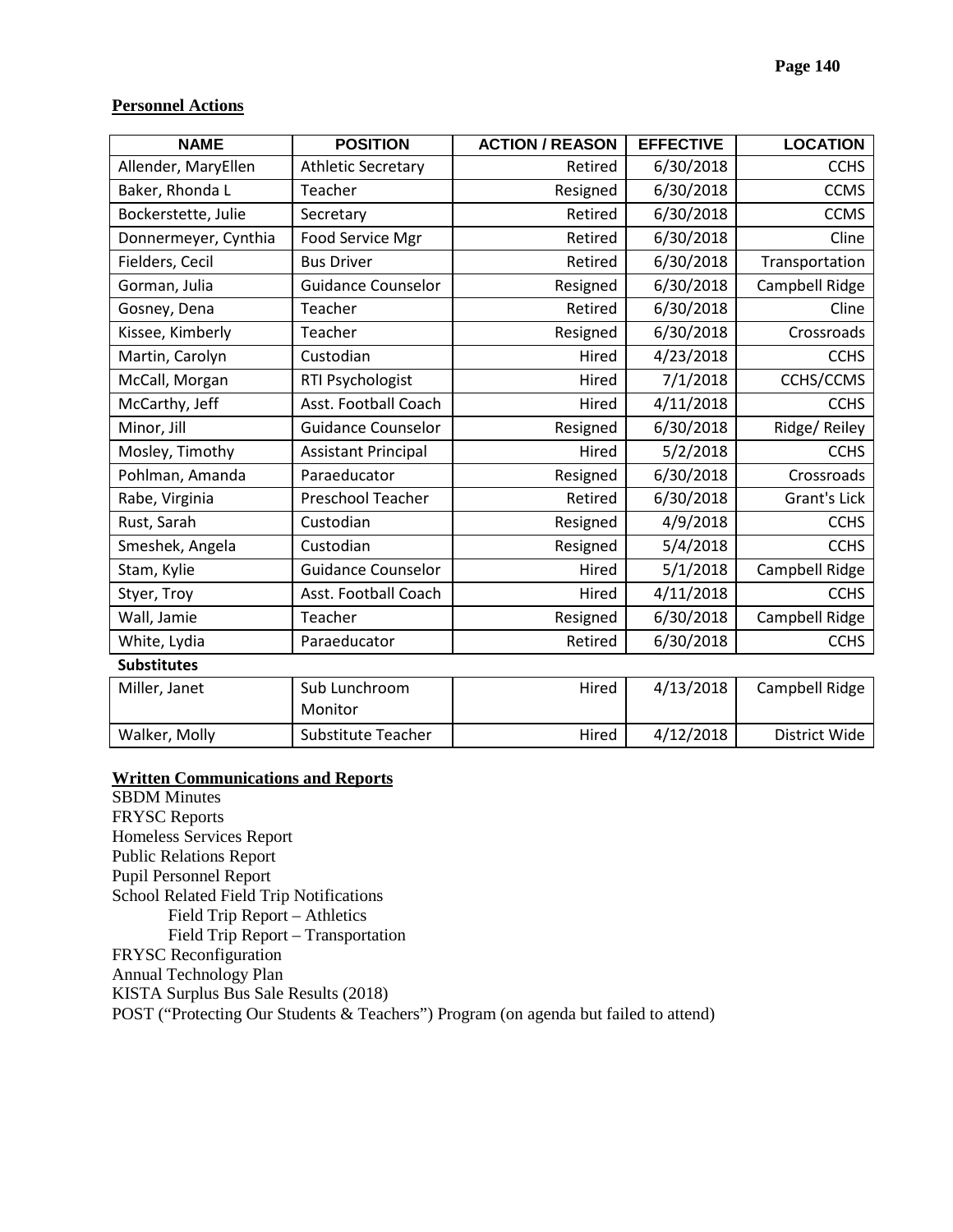# **III. ACTION AGENDA**

# **Administrative Indexes**

18-048 Motion made by Williams, seconded by Mason, that the modification of administrative indexes be approved as presented per the recommendation of the superintendent:

|                                                   |               | Days   Index | Rank 2            | <b>Updated</b> |                            |                                          |  |
|---------------------------------------------------|---------------|--------------|-------------------|----------------|----------------------------|------------------------------------------|--|
| <b>CERTIFIED</b>                                  |               | Step 2       | 20 YRS.           | Rate           | <b>NOTES</b>               |                                          |  |
|                                                   |               |              | Base -            |                |                            |                                          |  |
|                                                   |               |              | \$58,239.35       |                |                            |                                          |  |
| <b>Associate Superintendent</b>                   | 240           | 1.85         | 448.93            | 448.93         |                            |                                          |  |
| <b>Assistant Superintendent of Operations</b>     | 240           | 1.80         | 429.52            | 436.80         |                            |                                          |  |
| <b>Principal - High School</b>                    | 232           | 1.65         | 414.20            | 414.20         |                            |                                          |  |
| <b>Principal - Middle School</b>                  | 232           | 1.61         | 404.16            | 404.16         |                            |                                          |  |
| Director of Special Education**                   | 232           | 1.54         | 388.26            | 386.59         |                            | **Decrease days to 232 and index to 1.54 |  |
| <b>Chief Information Officer</b>                  | 232           | 1.54         | 386.59            | 386.59         | once position is vacated   |                                          |  |
| Director of School Improve/Community Ed           | 232           | 1.54         | 386.59            | 386.59         |                            |                                          |  |
| <b>Student Services Director - DPP</b>            | 232           | 1.54         | 386.59            | 386.59         |                            |                                          |  |
| <b>Principal - Elementary</b>                     | 232           | 1.54         | 386.59            | 386.59         |                            |                                          |  |
| <b>Assistant Principal - High School</b>          | 220           | 1.42         | 367.97            | 375.91         |                            |                                          |  |
| <b>Assistant Principal - Middle School</b>        | 220           | 1.39         | 367.97            | 367.97         |                            |                                          |  |
| <b>Assistant Special Education Director</b>       | 225           | 1.42         | 367.56            | 367.56         |                            |                                          |  |
| <b>Principal - Alternative Program</b>            | 225           | 1.42         | 359.79            | 367.56         |                            |                                          |  |
| <b>Assistant Principal - Elementary</b>           | 205           | 1.29         | 370.34            | 366.48         |                            |                                          |  |
| <b>Principal - CC Area Technology Center</b>      | 232           | 1.42         | 344.58            | 356.46         |                            |                                          |  |
| <b>CCHS Athletic Director</b>                     | 232           | 1.39         | 333.87            | 348.93         |                            |                                          |  |
| <b>CCMS Athletic Director</b>                     | 215           | 1.28         | 346.73            | 346.73         |                            |                                          |  |
| <b>Teaching and Learning Leaders (Elem./Sec.)</b> | 232           | 1.36         | 323.83            | 341.40         |                            |                                          |  |
| <b>Instructional Coaches</b>                      | 210           | 1.20         | 332.80            | 332.80         |                            |                                          |  |
| <b>Behavior Interventionist</b>                   | 210           | 1.20         | 332.80            | 332.80         |                            |                                          |  |
| <b>Add GT Coordinator to Indexed List</b>         | 210           | 1.19         | N/A               | 330.02         |                            |                                          |  |
|                                                   |               |              |                   |                |                            |                                          |  |
|                                                   |               |              | Current           | <b>Update</b>  |                            |                                          |  |
| <b>CLASSIFIED</b>                                 |               |              | <b>Daily Rate</b> | d Rate         | <b>NOTES</b>               |                                          |  |
| <b>Finance Director</b>                           | 235           | 1.93         | 429.85            | 429.85         |                            |                                          |  |
| <b>Building &amp; Grounds Director**</b>          | 232           | 1.95         | 389.00            | 379.27         | *Reduce index to 1.95 once |                                          |  |
| <b>Health Service Coordinator</b>                 | 200           | 1.41         | 368.99            | 368.99         |                            | position is vacated                      |  |
| <b>Transportation Director</b>                    | 232           | 1.88         | 345.95            | 365.66         |                            |                                          |  |
| <b>Occupational Therapist</b>                     | 182           | 1.17         | 340.20            | 336.47         |                            |                                          |  |
| LAN Admin. and System Support Services            | 240           | 1.75         | 329.03            | 329.03         |                            |                                          |  |
| <b>Assistant Director of Finance</b>              | 232           | 1.40         | 304.66            | 315.83         |                            |                                          |  |
| <b>Food Service Director</b>                      | 240           | 1.67         | 313.99            | 313.99         |                            |                                          |  |
| <b>Human Resources Supervisor</b>                 | 232           | 1.59         | 282.02            | 309.25         |                            |                                          |  |
| <b>Speech Language Pathologist - CCC</b>          | 187           | 1.10         | 307.88            | 307.88         |                            |                                          |  |
| Admin. Asst. to Superintendent / Office Mgr.      | 240           | 1.42         | 296.31            | 296.31         |                            |                                          |  |
| <b>Educational Interpreter</b>                    | 182           | 1.00         | 290.77            | 287.58         |                            |                                          |  |
| Lead Mechanic / Asst Transportation Dir.          | 240           | 1.50         | 282.02            | 282.02         |                            |                                          |  |
| <b>Speech Language Pathologist - CFY</b>          | 187           | 1.00         | 279.89            | 279.89         |                            |                                          |  |
| Maintenance Mgr - High School **                  | 240           | 1.44         | 270.74            | 270.74         |                            |                                          |  |
| Maintenance Mgr - Middle School                   | 240           | 1.44         | 270.74            | 270.74         |                            |                                          |  |
|                                                   |               |              |                   |                |                            |                                          |  |
| 20-Yr Base Salaries:                              |               | Non-Degree   | 45,124            |                |                            |                                          |  |
|                                                   | <b>Degree</b> |              | 52,339            |                |                            |                                          |  |

VOTE: Winbigler-No; Williams-Yes; Kammerer-No; Fender-Yes; Mason-Yes. MOTION CARRIED.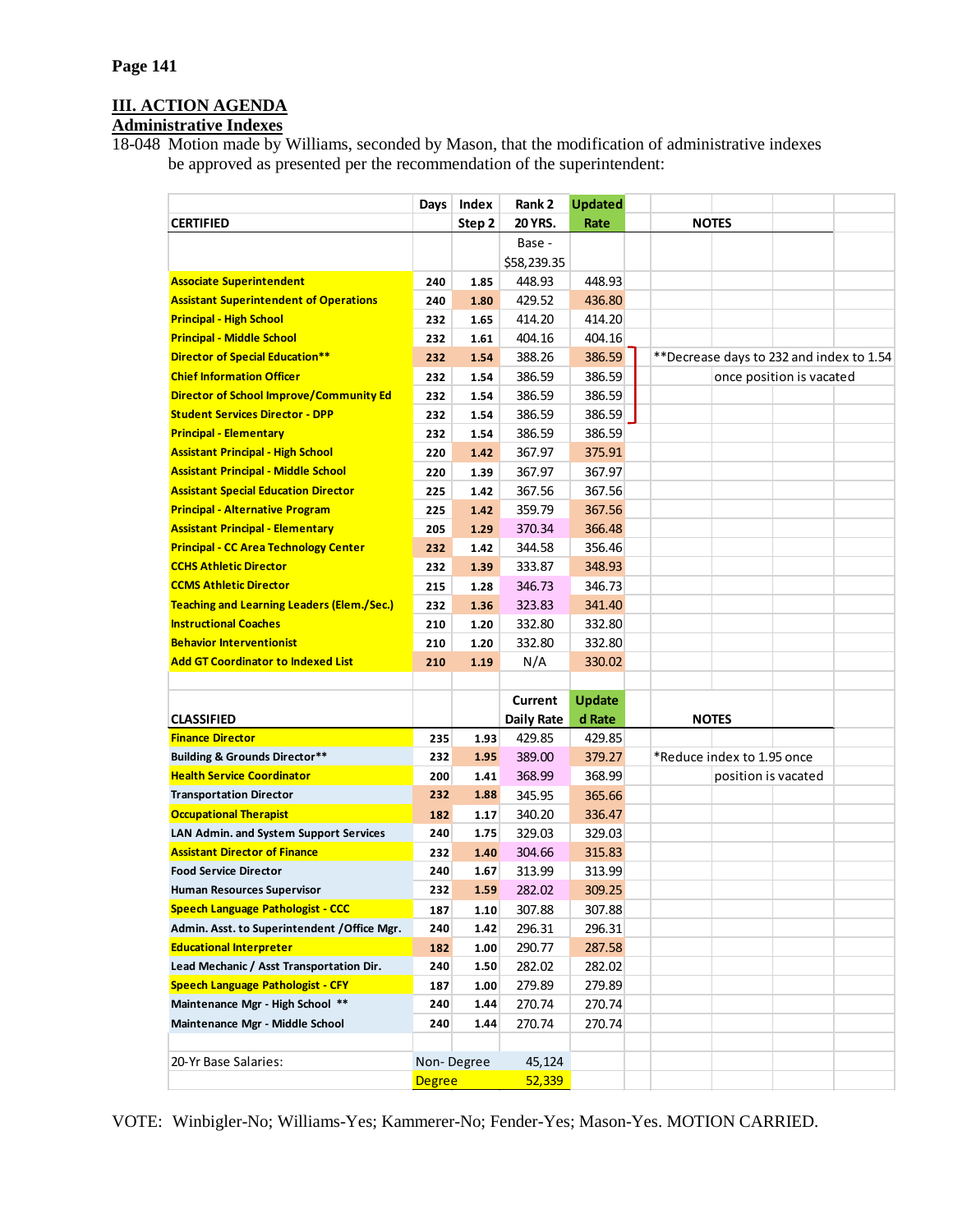# **Salary Schedules 2018-19**

18-049 Motion made by Kammerer, seconded by Fender, that the salary schedule for 2018-19 be approved as presented per the recommendation of the superintendent.

VOTE: Winbigler-Yes; Williams-Yes; Kammerer-Yes; Fender-Yes; Mason-Yes. MOTION CARRIED.

## **Tentative Budget 2018-19**

18-050 Motion made by Fender, seconded by Mason, that the 2018-19 Tentative Budget be approved as presented per the recommendation of the superintendent.

VOTE: Winbigler-Yes; Williams-Yes; Kammerer-Yes; Fender-Yes; Mason-Yes. MOTION CARRIED.

## **Administrative Assistant Board Stipend**

18-051 Motion made by Williams, seconded by Kammerer, that a stipend paid to an assigned employee at 1.5 times their hourly rate of pay for board meeting time attended be approved per the recommendation of the superintendent.

VOTE: Winbigler-Yes; Williams-Yes; Kammerer-Yes; Fender-Yes; Mason-Yes. MOTION CARRIED.

## **Summer Food Service Program 2018**

18-052 Motion made by Fender, seconded by Williams, that the 2018 summer food program be approved as submitted per the recommendation of the superintendent.

The Food Service Director recommends Campbell County Schools approve the Summer Food Service Program at following four (4) sites:

- 1. Campbell Ridge Elementary
- 2. Cline Elementary
- 3. Crossroads Elementary
- 4. Campbell Middle School

Summer Feeding will operate along with the 21<sup>st</sup> Century Programs at these locations.

## Dates:

July 9 - August 3, 2018 at Campbell Ridge, Cline and Crossroads Elementary Schools July 9 – July 20, 2018 at Campbell County Middle School

## Qualifications

Children who have not reached their 19<sup>th</sup> birthday are eligible to eat a free breakfast and lunch

## Funding

This program is operated through the Federal Summer Food Service funds

## Times are Monday thru Friday

Breakfast 8:45 a.m. – 9:20 a.m. Lunch 11:30 a.m. – 12:45 p.m.

VOTE: Winbigler-Yes; Williams-Yes; Kammerer-Yes; Fender-Yes; Mason-Yes. MOTION CARRIED.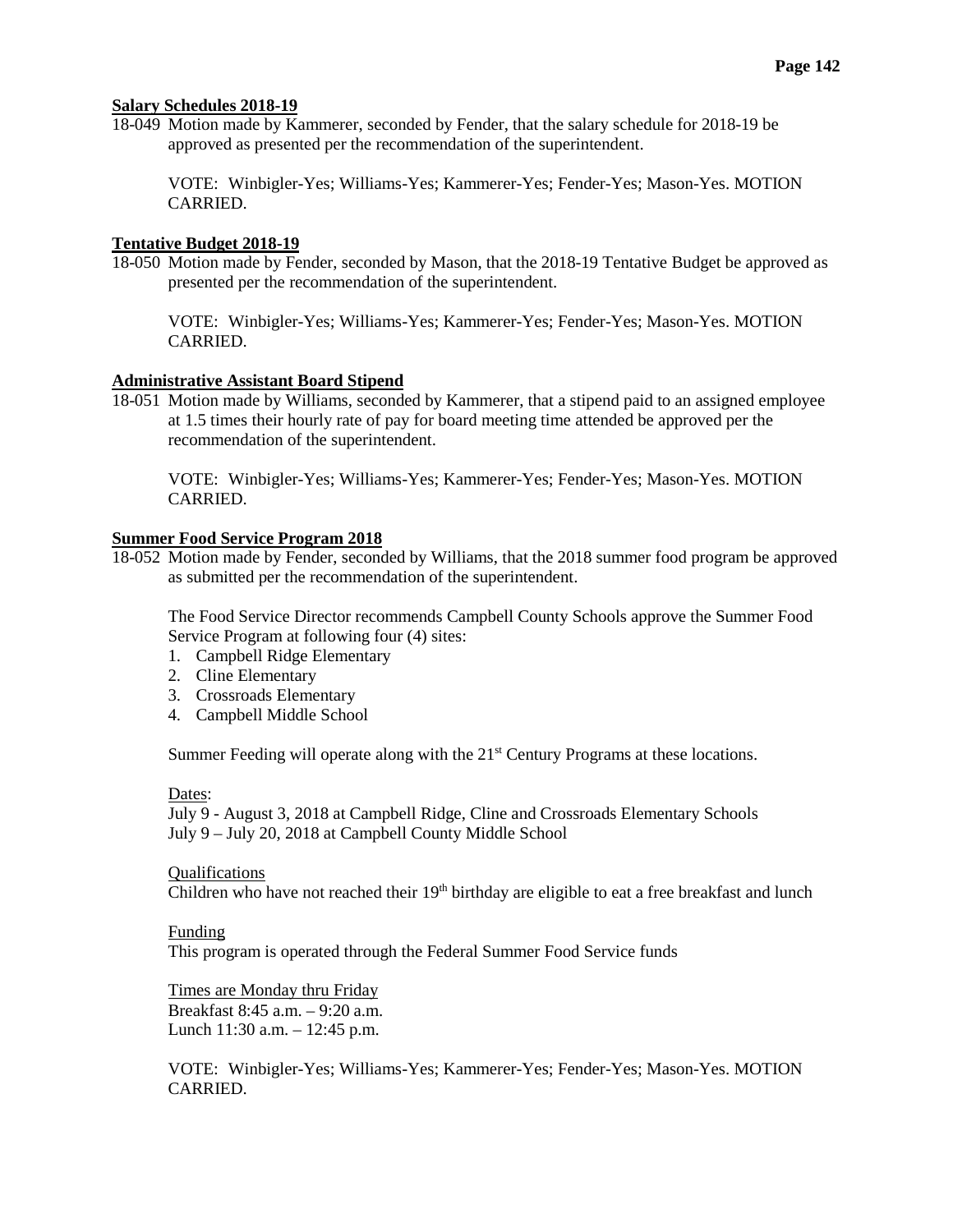# **Meal Price 2018-19**

18-053 Motion made by Mason, seconded by Williams, that the meal prices for the 2018-19 school year, in accordance with the Meal Price Equity Tool to meet Federal USDA Guidelines, be approved as submitted per the recommendation of the superintendent.

18-19 Student Lunch Pricing 18-19 Breakfast Pricing Elementary Students K-5  $$2.60$  All Students \$1.50 (K-12) Middle/High Students \$2.85

Adult Pricing for 18-19 Adult Lunch Meal Price \$3.50 Adult Breakfast Meal Price \$2.35

VOTE: Winbigler-Yes; Williams-Yes; Kammerer-Yes; Fender-Yes; Mason-Yes. MOTION CARRIED.

# **Award of Gasoline and Diesel Fuel Bid**

18-054 Motion made by Fender, seconded by Williams, that the gasoline and diesel fuel bid be awarded to Lykins Oil for the 2018-19 school year beginning July 1, 2018 and ending June 30, 2019 per the recommendation of the superintendent.

Fixed Price Differential #2 Low sulfur diesel – 0.009 cents Gasoline - .115 cents

VOTE: Winbigler-Yes; Williams-Yes; Kammerer-Yes; Fender-Yes; Mason-Yes. MOTION CARRIED.

# **Award of Tire Bid**

18-055 Motion made by Williams, seconded by Mason, that the tire bid be awarded to Bob Sumerel Tire – Erlanger for items 1, 2, 5 and 6 and Best One for items 3 and 4 for the 2018-19 school year beginning July 1, 2018 and ending June 30, 2019 per the recommendation of the superintendent.

Bob Sumerel Tire - Erlanger bid the following: Item 1 265/75R22.5 – 275.00 each

Item 2 295/75R22.5 – 265.00 each

Best One bid the following: Item 3 295/75R22.5 – 299.50 each Item 4 265/75R22.5 – 375.00 each

Bob Sumerel Tire - Erlanger bid the following: Item 5 265/75R22.5 – 82.95 each Item 6 295/75R22.5 – 98.25 each

VOTE: Winbigler-Yes; Williams-Yes; Kammerer-Yes; Fender-Yes; Mason-Yes. MOTION CARRIED.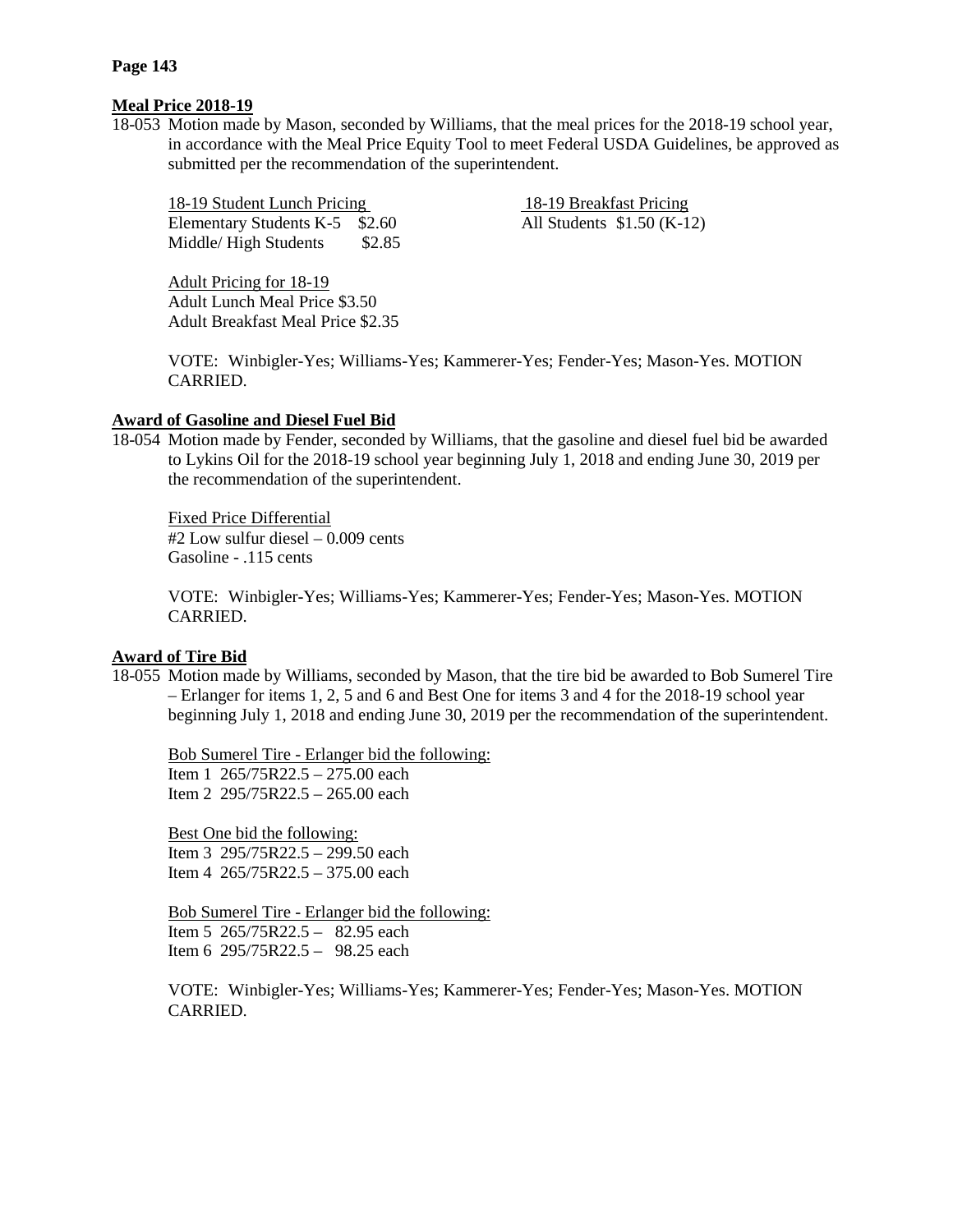## **Award of Oil Bid**

18-056 Motion made by Fender, seconded by Kammerer, to award Apollo One the oil bid for the 2018- 19 school year beginning July 1, 2018 and ending June 30, 2019 per the recommendation of the superintendent.

Bids were requested for 15W40 premium base grade oil which meets API class CK-4 and/or (C.E.S.) 20086 diesel engines. Apollo Oil was the low bidder.

Apollo bid the following: \$6.35 per gallon

VOTE: Winbigler-Yes; Williams-Yes; Kammerer-Yes; Fender-Yes; Mason-Yes. MOTION CARRIED.

# **Designation of Depository**

18-057 Motion made by Fender, seconded by Williams, that Heritage Bank be appointed as the depository for the Campbell County Board of Education beginning July 1, 2018 not to exceed June 30, 2020 per the recommendation of the superintendent.

VOTE: Winbigler-Yes; Williams-Yes; Kammerer-Yes; Fender-Yes; Mason-Yes. MOTION CARRIED

## **IV. CONSENT AGENDA**

18-058 Motion made by Fender, seconded by Williams, that the consent agenda be approved per the recommendation of the superintendent.

## **Minutes**

April 16, 2018 – Regular Meeting April 23, 2018 - Working Meeting April 30, 2018 – Special Meeting

## **Bills - Addendum**

General Fund # 129335-129496 as listed in the Orders of the Treasurer

## **Bills – Regular**

General Fund # 129497-129679 as listed in the Orders of the Treasurer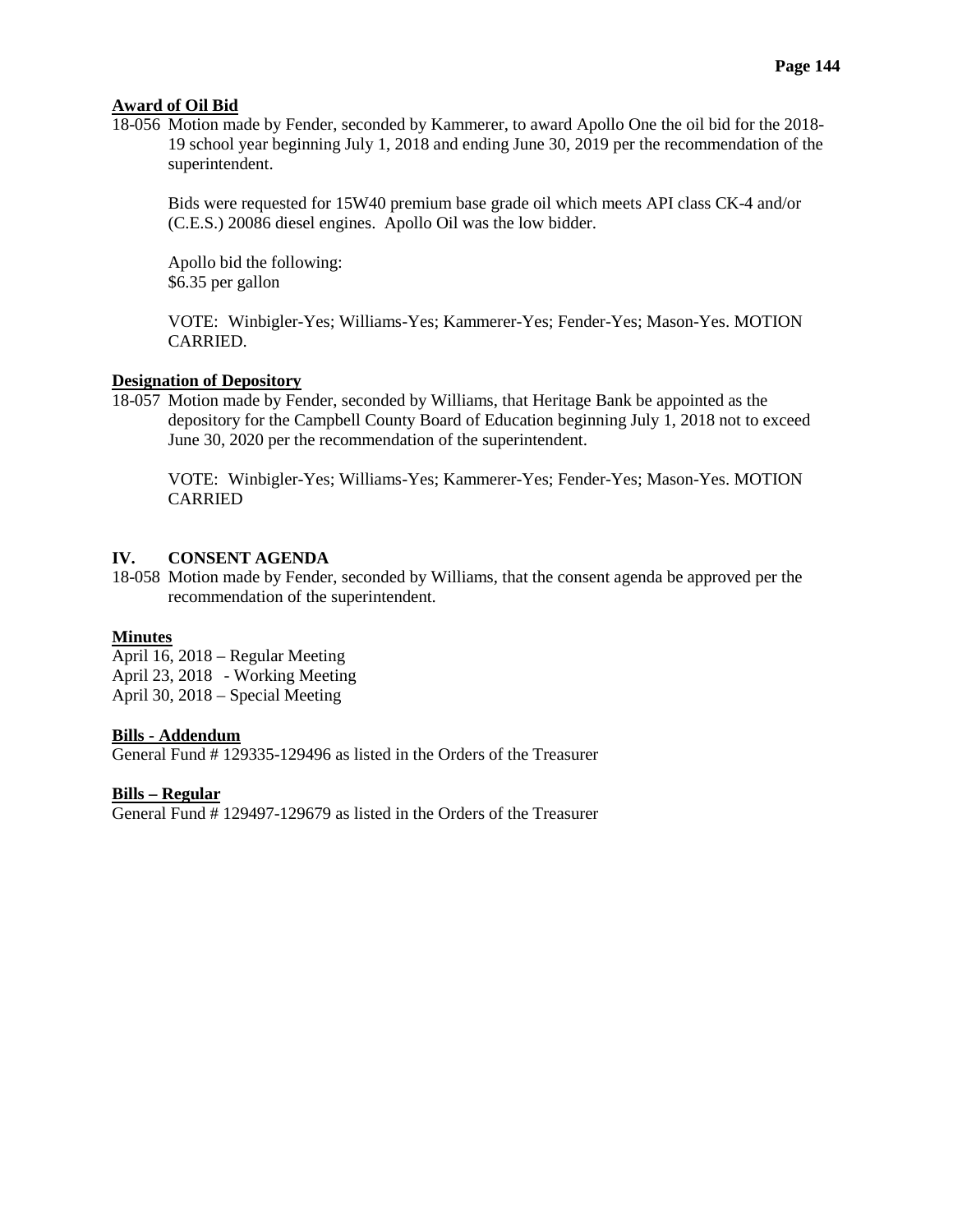# **Treasurer's Report**

# Campbell County Board of Education Treasurer's Report For Month Ended April 30, 2018

|                           | <b>Beginning</b> |                 | <b>Expenditures</b> | <b>Ending</b> |                  |
|---------------------------|------------------|-----------------|---------------------|---------------|------------------|
| <b>Fund</b>               | <b>Balance</b>   | <b>Revenues</b> | <b>Salaries</b>     | <b>Others</b> | <b>Balance</b>   |
| General                   | 16,595,593       | 1,853,008       | (1,999,975)         | (607, 920)    | 15,840,706       |
| <b>Sick Leave Retire.</b> | 168,257          |                 | 0                   | 0             | 168,257          |
| <b>Committed Funds</b>    | 400,000          |                 | 0                   | 0             | 400,000          |
| <b>Special Revenue</b>    | (326, 881)       | 174,229         | (263, 778)          | (120, 608)    | (537, 038)       |
| <b>District Activity</b>  | 89,473           | 39,677          |                     | 1,536         | 130,686          |
| <b>Capital Outlay</b>     | 207,608          |                 | 0                   | (74)          | 207,533          |
| <b>Building</b>           | 2,524,521        | $\mathbf 0$     | $\mathbf 0$         | $\mathbf 0$   | 2,524,521        |
| <b>Construction</b>       | 206,490          | $\mathbf 0$     | 0                   | (7,012)       | 199,478          |
| <b>Debt Service</b>       | (2,475,415)      | $\mathbf 0$     | 0                   | $\mathbf 0$   | (2,475,415)      |
| <b>Food Service</b>       | 108,064          | 221,763         | (55, 881)           | (92, 171)     | 181,775          |
| Totals *                  | \$17,497,710     | 2,288,676       | (2,319,634)         | (826, 249)    | \$<br>16,640,503 |

\* Cash and cash equivalents in all funds include approx. \$380,545 in investments and

certificates of

deposits yielding 0.615% and the remainder in interest-bearing checking accounts yielding 1.05%.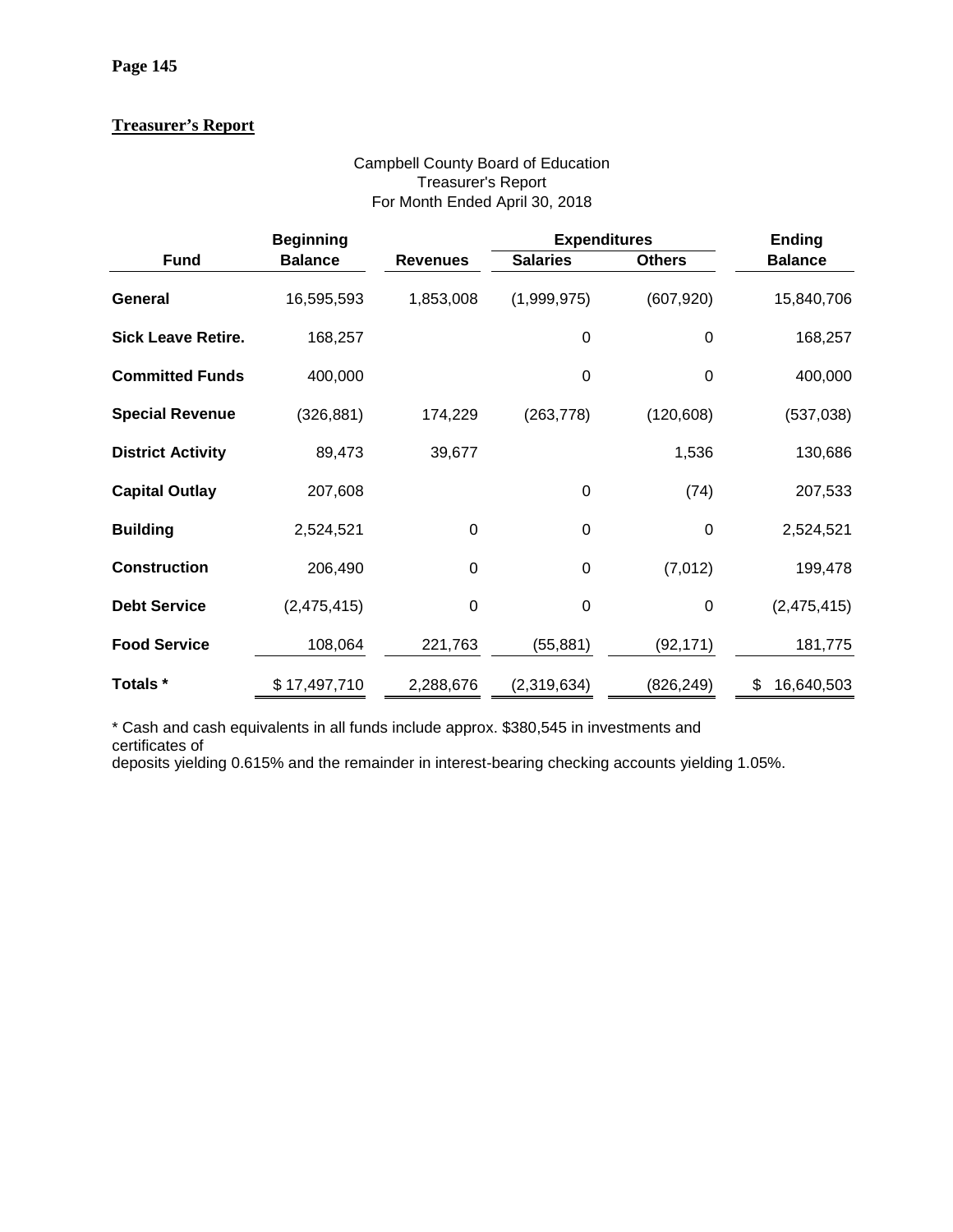## **Leave of Absence Requests**

Julie Bockerstette, secretary at Campbell County Middle School, from April 9, 2018 through June 30, 2018 for FMLA.

Peggy Boden, paraeducator at Campbell County High School, intermittent leave from March 20, 2018 through June 30, 2018 for FMLA.

Annette Campbell, bus driver at Transportation, from April 26, 2018 through May 8, 2018 for FMLA.

Collette Carr, paraeducator at Campbell Ridge Elementary, from April 23, 2018 through April 27, 2018 for FMLA.

Jacqueline Hill, paraeducator at Campbell Ridge Elementary, from April 23, 2018 through May 4, 2018 for FMLA.

Jeffrey Marks, teacher at Campbell County Middle School, from April 9, 2018 through May 3, 2018 for FMLA.

Donald Scheid, Teacher at Campbell County High School, from April 9, 2018 through April 13, 2018 for FMLA.

Patricia Sullivan, Food Service Manager at Campbell Ridge Elementary, intermittent leave from April 9, 2018 through June 30, 2018 for FMLA.

Renee Waymeyer, bus driver at Transportation, from April 24, 2018 through May 3, 2018 for FMLA.

Brett White, teacher at Campbell County High School, from May 9, 2018 through May 16, 2018 for FMLA.

## **Emergency Certified Employees**

The Educational Professional Standards Board (EPSB) requires a specific board meeting date and board number for individuals completing applications to be emergency-certified when applicable. In the event CCS cannot employ a "certified" individual, this meeting date and number will be used in the application process.

## **Pay Date Schedule 2018-19**

Board Policy 03.121 and 03.221 requires the board to approve the payroll distribution schedule annually. The Finance Director submitted the pay dates for the new school year for board approval. CCS pays employees every other week or 26 pay periods per school year.

# **Auditor Contract for 2017-18 Financial Statement**

Campbell County used Barnes Dennig & Co. Ltd. to audit the 2016-17 financial statements. This contract is for Barnes Dennig & Co. Ltd. to audit the 2017-18 financial statements. The contract amount is \$21,400; an increase of \$800 from the prior year

#### **Indirect Costs for Programs and Grants 2018-19**

Accounting rules and federal regulations allow the General Fund to be reimbursed for indirect costs associated with administering federal programs and grants. The Kentucky Department of Education (KDE) sets the indirect cost reimbursement rates. Boards of Education simply adopt those rates set by KDE. These are 15.67% (an increase from 15.25% last year) for Food Service and 2.64% (a slight decrease from 2.70% last year) for federal grants. The board is being asked to approve these indirect reimbursement cost rates as submitted.